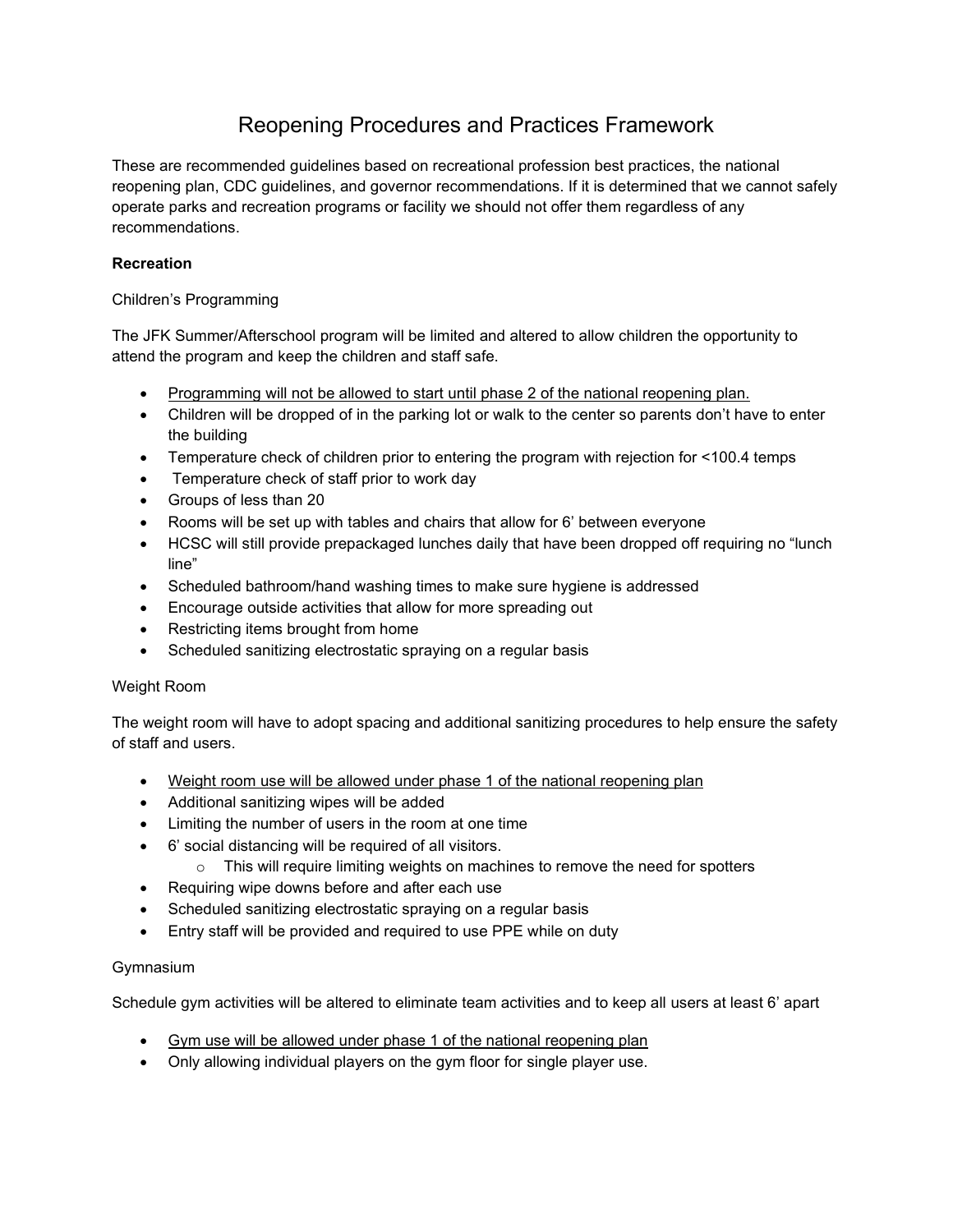### Rentals

- Rentals will not be allowed to start until phase 2 of the national reopening plan.
- Rentals will be restricted to less than 50 people.
- Entry staff will be provided and required to use PPE while on duty
- 6' social distancing will be required of all visitors and rental participants

### Small Center

Meetings and activities scheduled and planned in the small center will be adjusted or in some cases cancelled to maintain the health of the users and staff

- Small Center use will be allowed under phase 1 of the national reopening plan
- Meetings will be limited to no more than 10
- 6' social distancing will be required of all visitors and rental participants
- Computers will be reduced in number to 2 that will allow social distancing for their use
- Leisure games will be restricted to 2 players who will clean all game pieces immediately following use
- Computers keyboards and mice will be cleaned immediately after use
- Countertops and other public fixtures are to be regularly disinfected following use by patrons and staff
- Entry staff will be provided and required to use PPE while on duty
- Scheduled sanitizing electrostatic spraying on a regular basis

### Community Events

Parks and Recreation will plan and operate events designed to gather large numbers of people only during Phase 3 of the national reopening plan.

- Mother's/Father's Day/Thanksgiving/Christmas/Start of School and other events will operate with tables set up for family units to eat together with limited numbers of chairs placed at tables to keep visitors 6' apart.
- Events will be planed so that items/supplies are single use and not shared among participants.
- Event registration will be completed on line or there will be no registration in order to avoid large lines of people.
- Activities as part of any events will be designed to avoid shared equipment or enclosed spaces
- Agreements with outside agencies will contain a clause referring to pandemic conditions as reasons for the city to cancel permitted events operated by other groups

# **Atkinson Pool**

The pool faces a number of challenges in reopening due to the confined nature of the area, and the requirement of the staff to perform only lifeguard duties and nothing else. The pool may be allowed to reopen in phase 2 of the national reopening plan. It is highly recommended that the pool reopen during phase 3 of the national reopening plan.

The pool also faced that additional challenge of recruiting lifeguards. The timeline for training and hiring often takes 1 month to complete. This leave a 1 month lag time, at best, from it being announced that the pool can open until we are staffed, assuming recruitment is successful. With the late opening season it is expected that a lot of potential staff will take positions elsewhere before the pool season starts.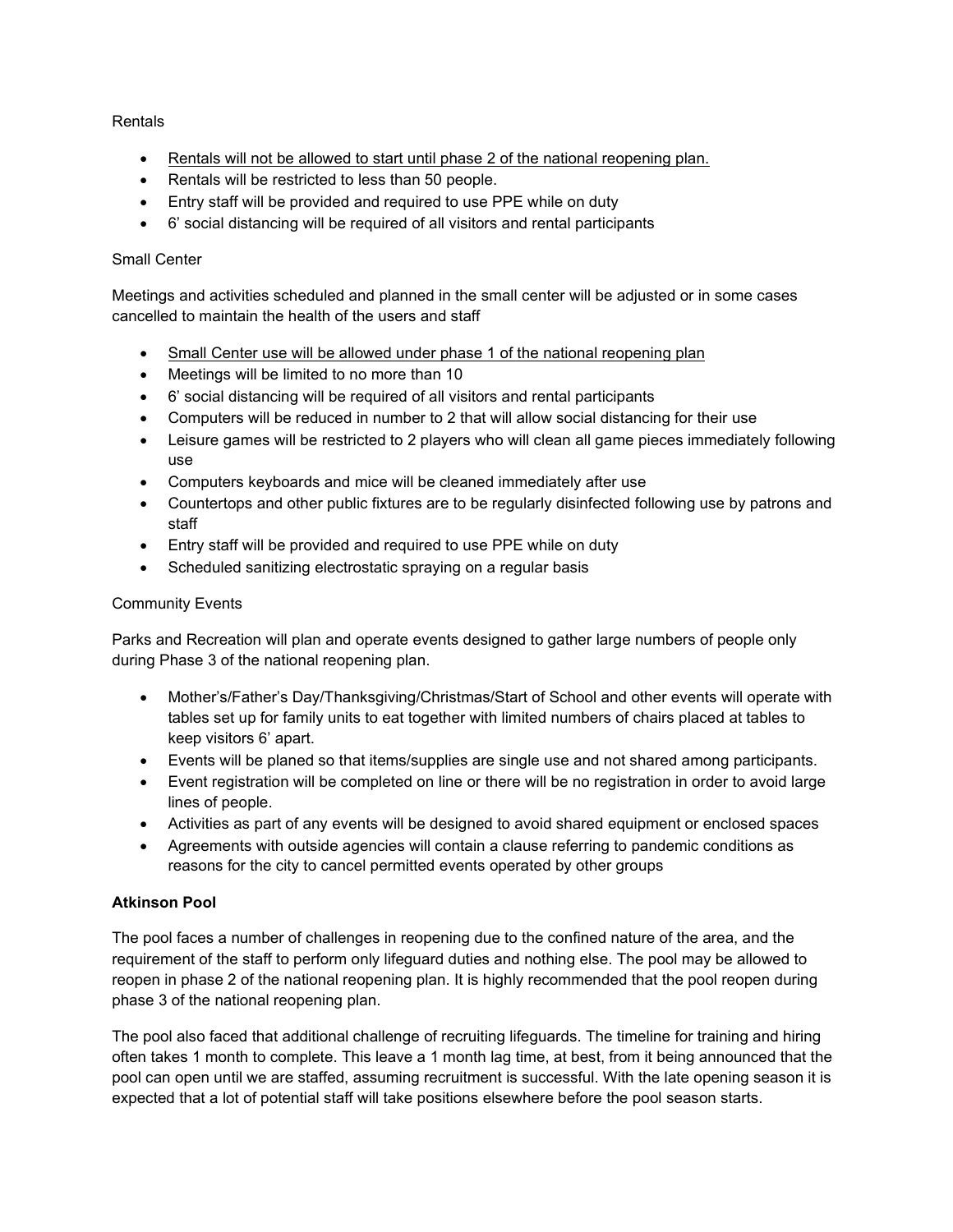Options for operating the pool with a smaller number of lifeguards include: reduce the number of days in the week for operating. Reduce the areas of the pool that are open. (close the baby pool or water slide at times). Institute a guard break that clears the pool for a period of time that allows the guards a scheduled lunch break. Reduce the daily hours of operation to four so guards don't require a lunch break.

Entry

- Countertops and other public fixtures are to be regularly disinfected following use by patrons and staff
- All patrons are to stay 6' apart due to social distancing
- Some type of shield or protection will be installed to protect staff from constant patron interaction.
- Entry staff will be provided and required to use PPE while on duty and out of the water
- Only a limited number of patrons will be allowed in at any one time

### Pool

- 6' social distancing will remain in place both in the water and on deck
- Staff working on deck should be proved and required to use PPE while on duty.
- Lifeguards may not be used to monitor the 6' social distancing. They are to be guarding at all times.
- Handrails will be cleaned multiple times a day with a cleaning solution
- The CDC reports that proper chlorine levels between 1 and 3 ppm kills the COVID 19 virus on contact and that treated and maintained water is not a source of transmission

#### Slide

- 6' social distancing will remain in place both in the water and on deck
- Staff working on deck should be proved and required to use PPE while on duty.
- Lifeguards may not be used to monitor the 6' social distancing. They are to be guarding at all times.

#### **Concessions**

- Food options will be limited to those that are prepackaged and do not require staff assemble or preparation of food
- Countertops and other public fixtures are to be regularly disinfected following use by patrons and staff
- All patrons are to stay 6' apart ordering and receiving food due to social distancing
- Concession staff will be provided and required to use PPE while on duty and out of the water

#### Showers/bathhouse

- Showers will be altered or removed in order to require 6' distance between users
- All urinals will be adjusted or removed from service to allow 6' distance between users
- Shower and toilet handles will be disinfected and cleaned multiple times a day by spraying a cleaning solution.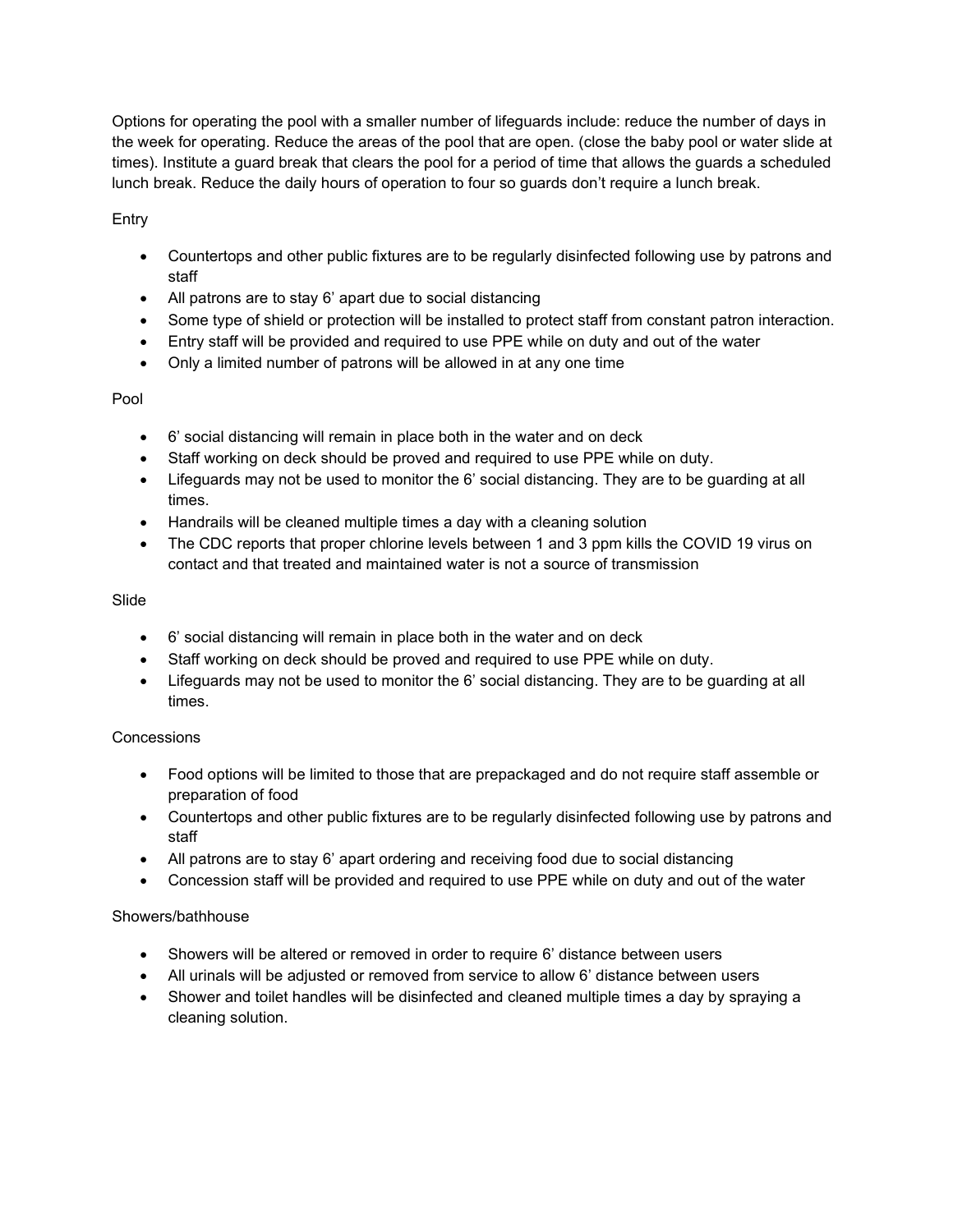### **Parks**

Park's open space and trails have remained open during the pandemic. Several facilities located inside the parks have been closed. Several facilities are recommended to be reopened only during phase 3 of the national reopening plan

#### Playgrounds

- Playgrounds would reopen during phase 3 of the national reopening plan.
- Playgrounds are to be sprayed with a cleaning solution on a regular basis

#### Tennis/pickleball courts

- Sporting courts would reopen under phase 2 of the national reopening plan
- Sporting courts will have signage reminding players to adhere to the 6' social distancing rules.

#### Restrooms

• With the open spaces and the walking trails remaining open the some restrooms have remained open during this pandemic. During this time the restrooms are being sanitized on at least a daily basis and sometimes more. This will continue with all restrooms as they are all opened.

#### Basketball courts

- Sporting courts will have signage reminding players to adhere to the 6' social distancing rules.
- Once we reach phase 2 on the national reopening we will replace the rims on the courts.

#### Denton Shelter

- Rentals will not be allowed to start until phase 2 of the national reopening plan.
- Rentals will be restricted to less than 50 people.
- 6' social distancing will be required of all visitors and rental participants

#### Spray Features

- The CDC reports that proper chlorine levels between 1 and 3 ppm kills the COVID 19 virus on contact and that treated and maintained water is not a source of transmission
- The East End Park Sprayground and Downtown Water Feature would reopen during phase 3 of the national reopening plan.
- Signage will be installed at each site to inform and encourage the public to use social distancing.